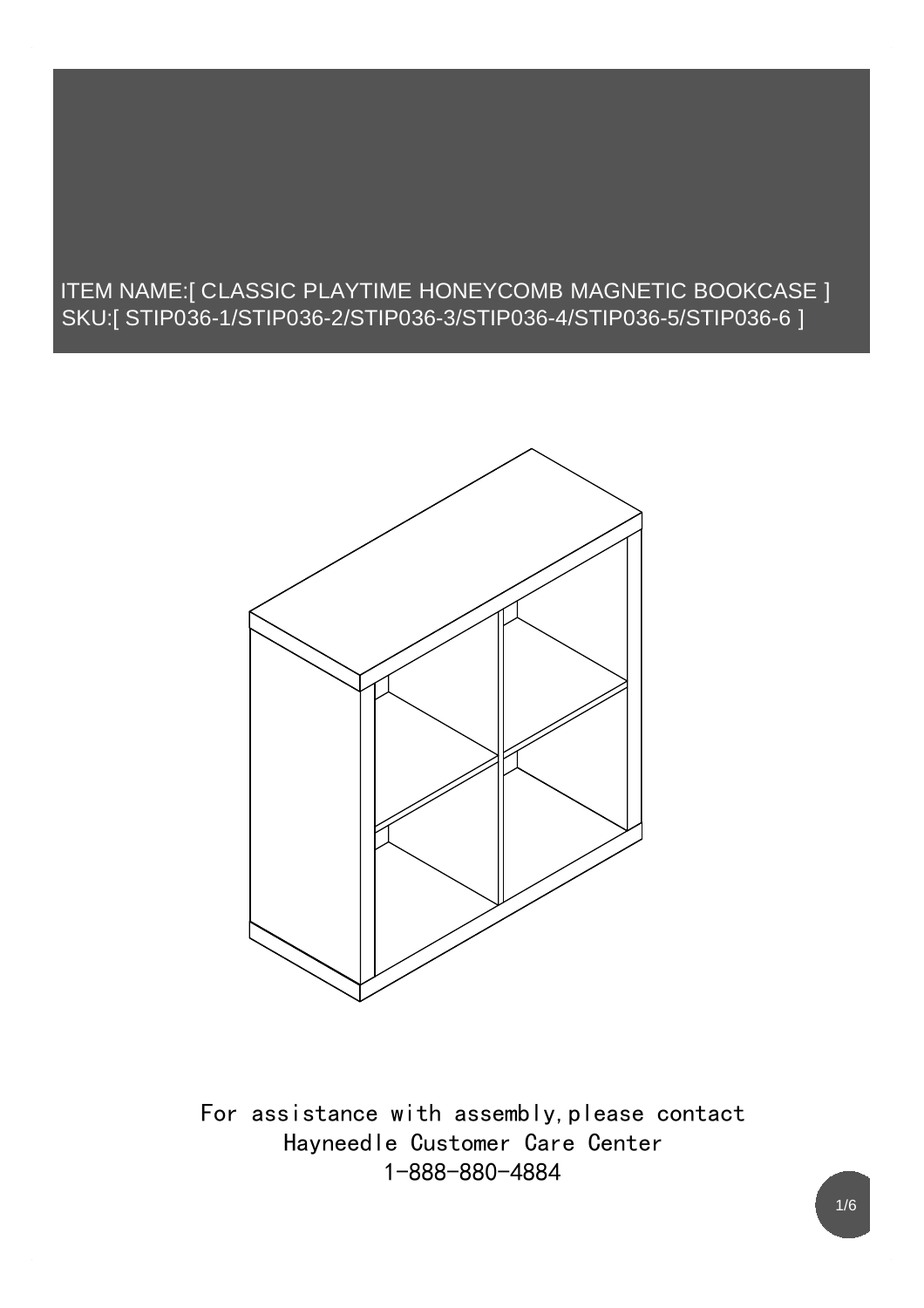### PRE-ASSEMBLY PREPARATION:

THIS PACKAGE MAY CONTAIN SMALL ITEMS WHICH SHOULD BE KEPT AWAY FROM CHILDREN

.Please check that all parts and hardware are included before beginning assembly.

.Save all packing materials until assembly is complete to avoid accidentally discarding smaller parts or hardware.

.Read through the preparation and assembly instructions in full before beginning assembly.

.Please use CAUTION AND CARE WHEN LIFTING the product to avoid personal injury and

(or) damage to the product.

.The following additional tools are required for assembly: Screwdriver

.For ease of assembly, two adults are recommended.

### PANEL AND FITTINGS IDENTIFICATION:



### **HARDWARE LIST:**





|   | 2PCS |  |
|---|------|--|
| 8 | 4PCS |  |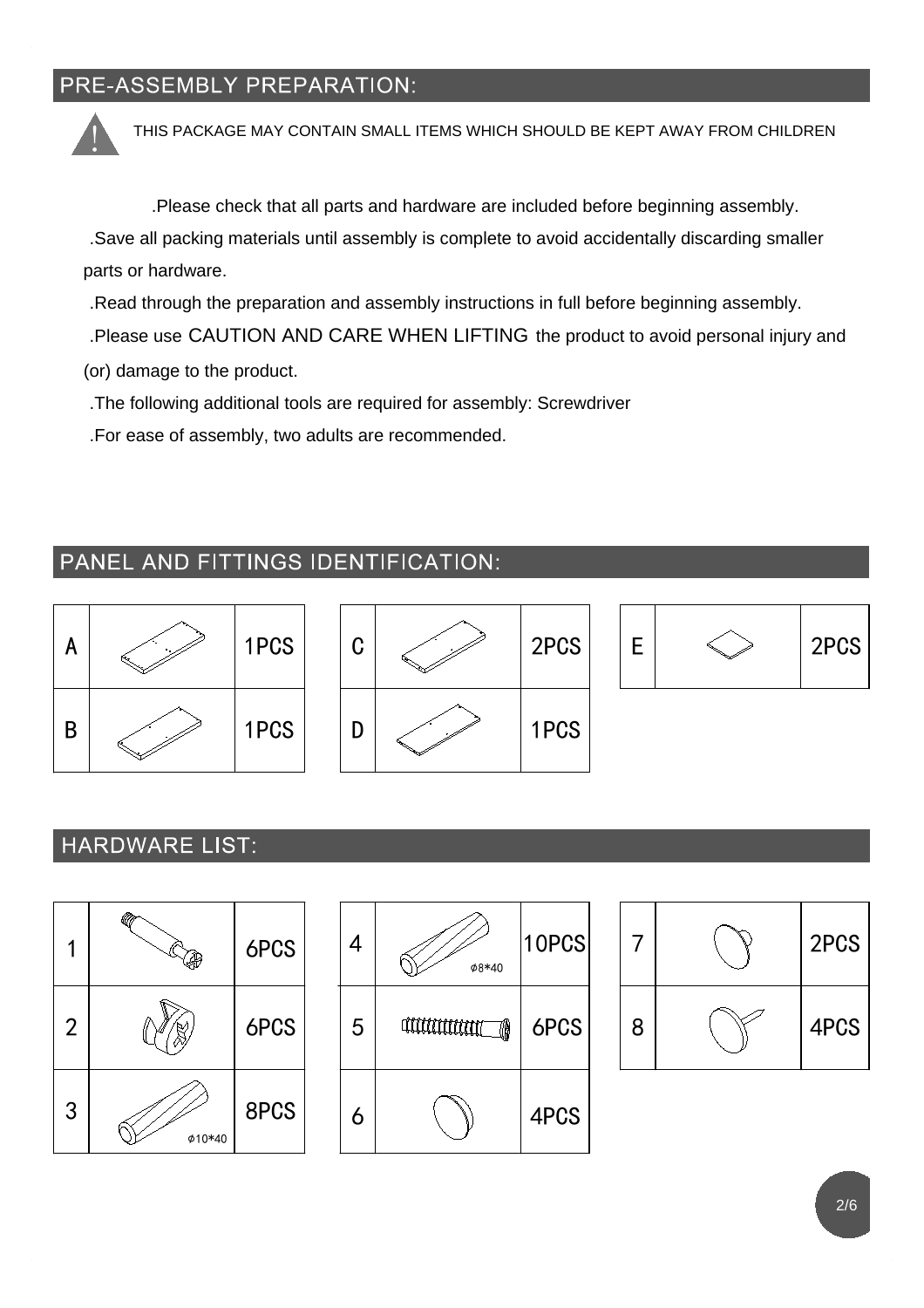## TOOLS REQUIRED:



### STRUCTURAL DIAGRAM:

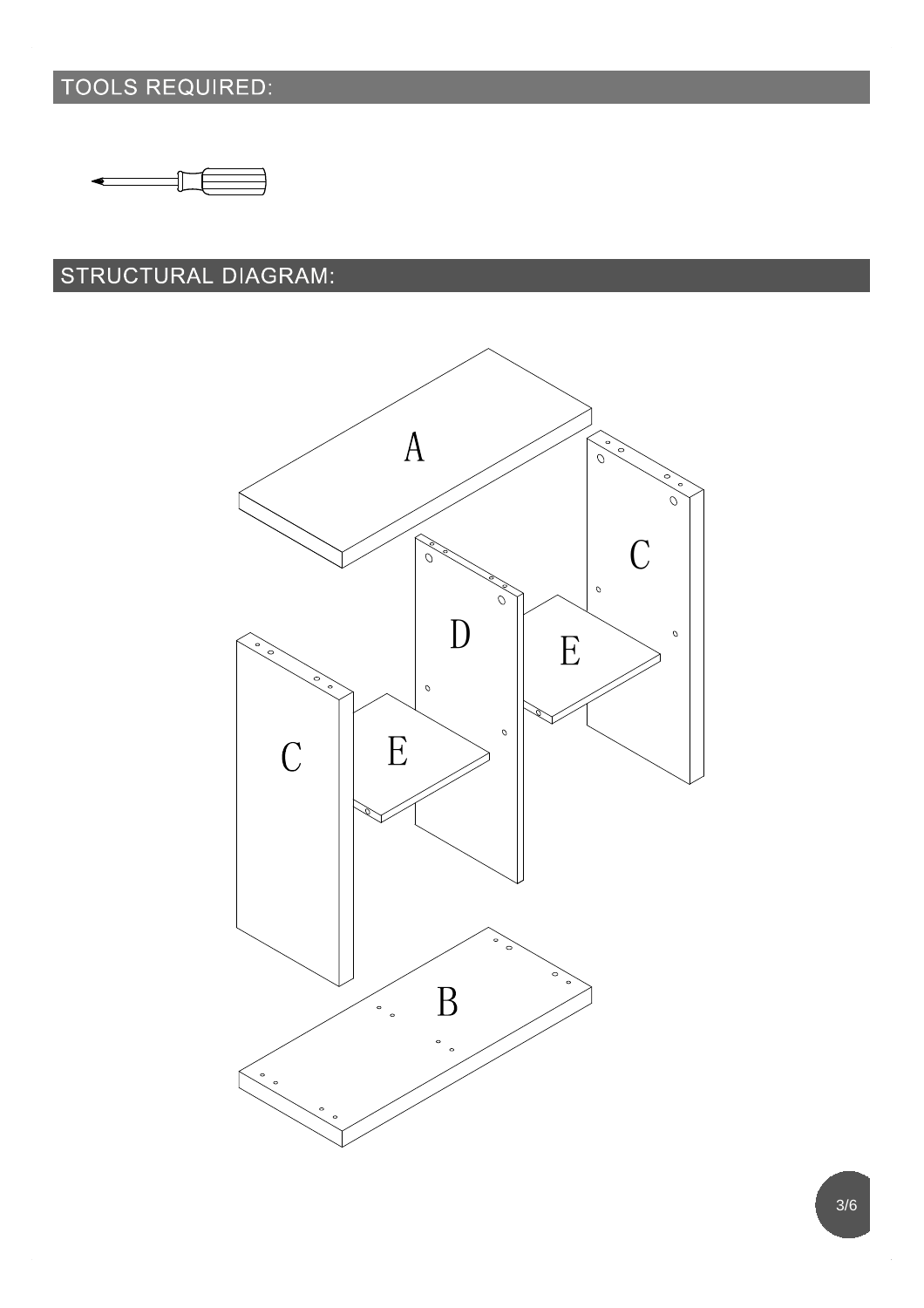### **CAMLOCK INSTRUCTION**



STEP 1:lnsert Cam Lock into the cam lock hold of Panell.Cam lock arrow should be pointing towards the cam lock dowel insertion hole.

STEP 2:lnsert the cam lock dowel into Panel II.

STEP 3:Connect Panel l and Panel II by inserting the cam lock dowel through the hole to which the cam lock arrow is pointing.

STEP 4:Press panel l and Panel II together.

STEP 5:Lock panels together by turning cam lock clockwise using a screwdriver.The cam lock and dowel should make a click sound,indicating they are locked together.

### STEP-BY-STEP ASSEMBLY:

### STEP1:

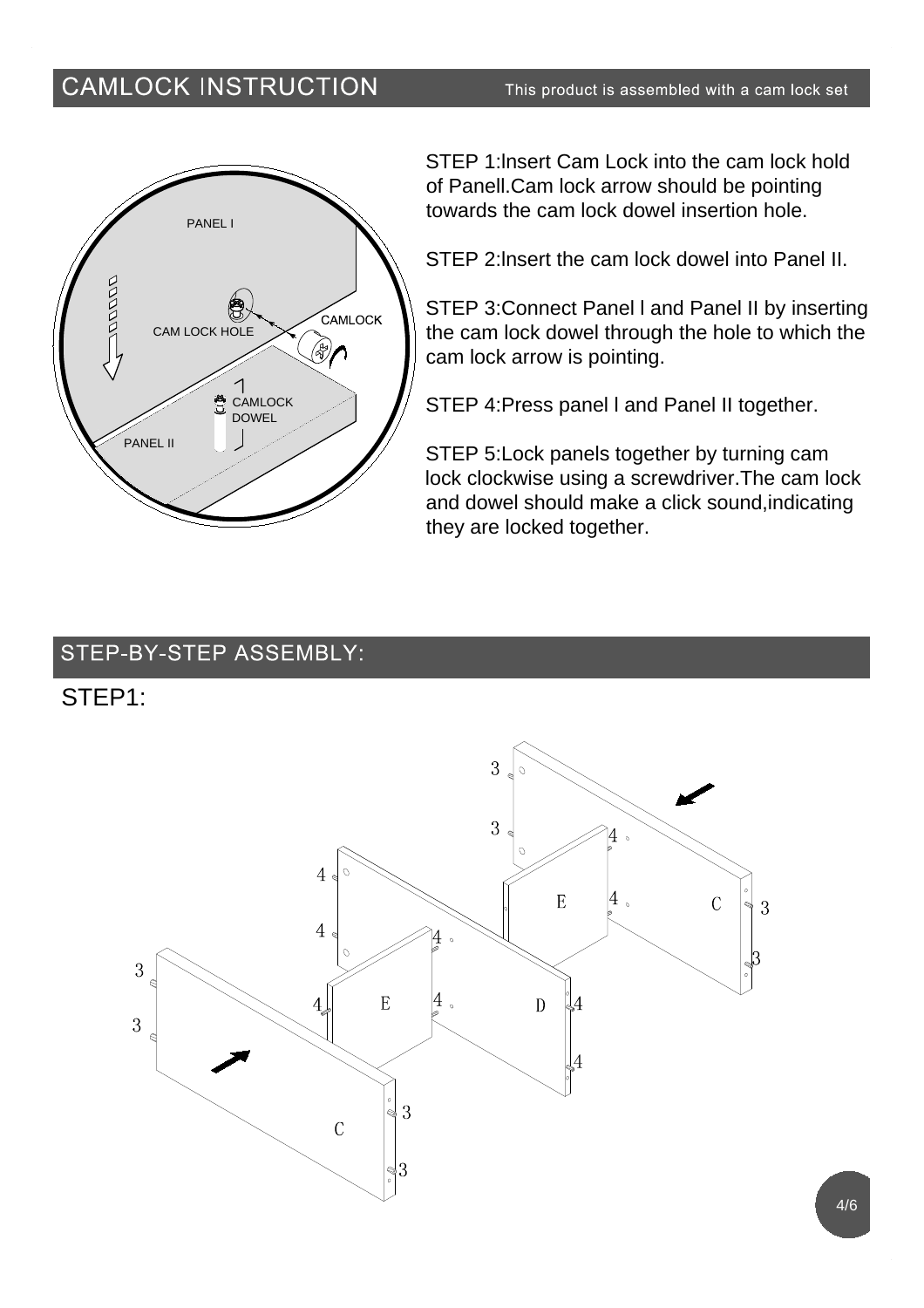

Step 3: